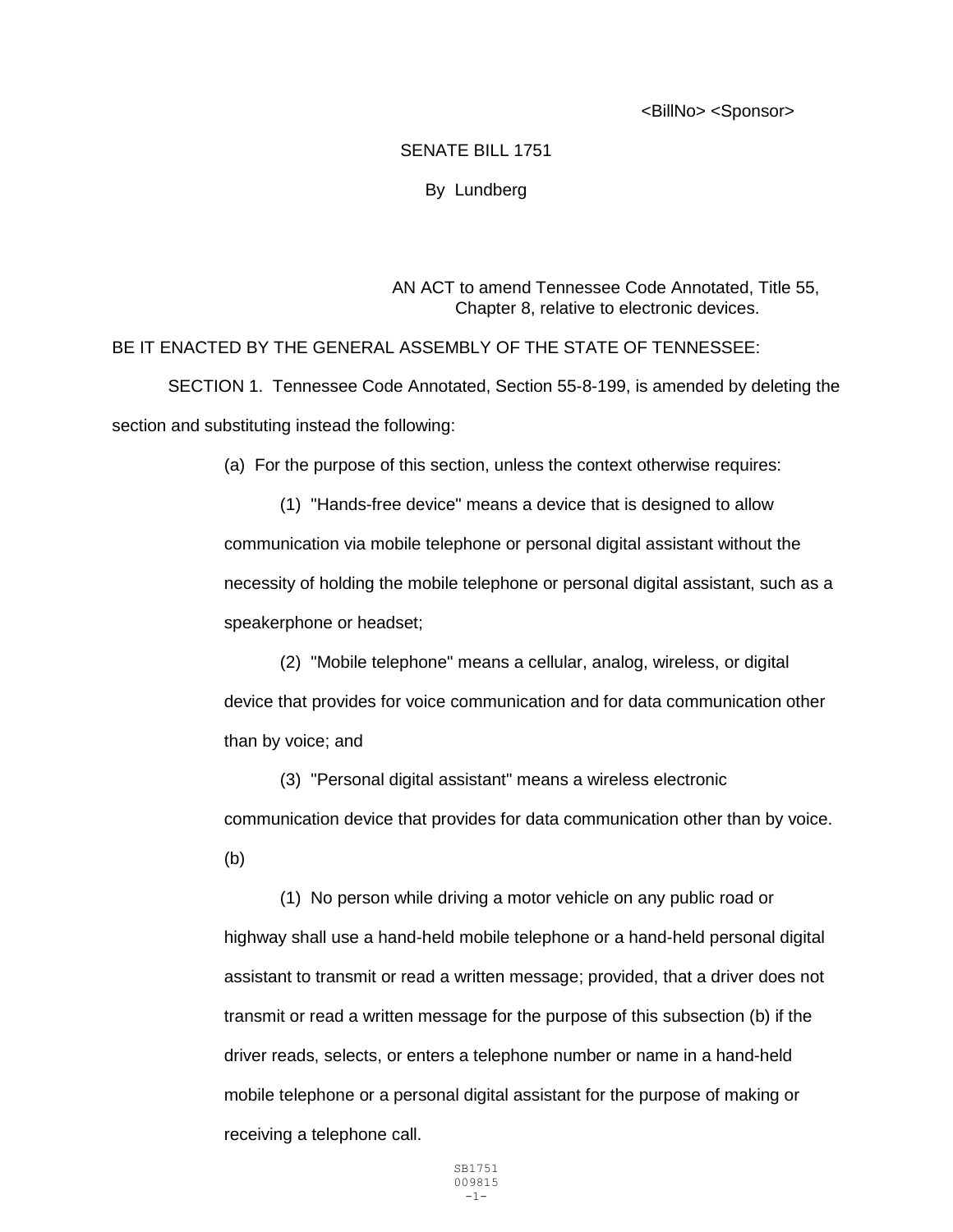(2) A person under eighteen (18) years of age shall not knowingly operate a motor vehicle on any road or highway in this state and use a mobile telephone or personal digital assistant to transmit or read a written message regardless of whether such item is equipped with a hands-free device.

(3) This section does not prohibit a person eighteen (18) years of age or older from operating a motor vehicle on any road or highway in this state and using a hands-free device to transmit or read a written message on a mobile telephone or personal digital assistant.

(c) This section only applies to a person driving a motor vehicle that is in motion at the time a written message from a mobile telephone or hand-held personal digital assistant is transmitted or read by the person.

(d)

(1) A violation of this section is a Class C misdemeanor, subject only to imposition of a fine not to exceed fifty dollars (\$50.00) and court costs not to exceed ten dollars (\$10.00), including, but not limited to, any statutory fees of officers. No state or local litigation taxes shall be applicable to a case prosecuted under this section.

(2) In addition to any fine imposed pursuant to subdivision (d)(1), a person who violates this section as a first offense shall be required to attend and complete a driver education course pursuant to § 55-10-301.

(e) This section does not apply to the following persons:

(1) Officers of the state or of any county or municipality charged with the enforcement of the laws of the state, when in the actual discharge of their official duties;

(2) Campus police officers and public safety officers, as defined by § 49- 7-118, when in the actual discharge of their official duties;

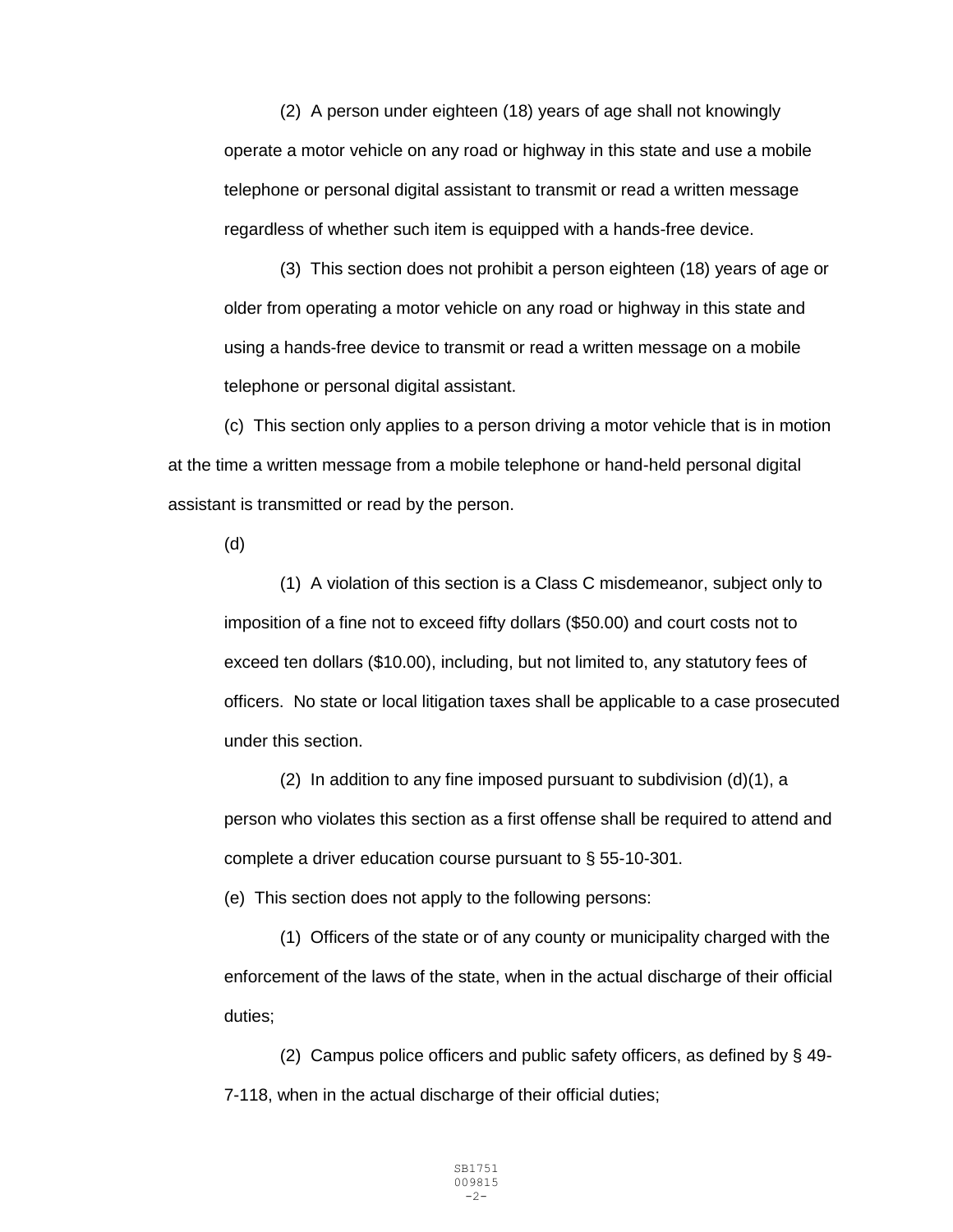(3) Emergency medical technicians, emergency medical technicianparamedics, and firefighters, both volunteer and career, when in the actual discharge of their official duties;

(4) Emergency management agency officers of the state or of any county or municipality, when in the actual discharge of their official duties; and

(5) Persons using a mobile telephone or personal digital assistant to communicate with law enforcement agencies, medical providers, fire departments, or other emergency service agencies while driving a motor vehicle, if the use is necessitated by a bona fide emergency, including a natural or human occurrence that threatens human health, life, or property.

(f) A traffic citation that is based solely upon a violation of this section is a moving traffic violation.

(g) The department of transportation is directed to utilize the department's permanent electronic overhead informational displays located throughout this state to provide periodic messages to the motoring public as to this section.

SECTION 2. Tennessee Code Annotated, Title 55, Chapter 8, Part 2, is amended by adding the following as a new section:

(a) As used in this section:

(1) "Hands-free device" means a device that is designed to allow twoway communication via mobile telephone without the necessity of holding the mobile telephone, such as a speakerphone or headset; and

(2) "Mobile telephone" means a cellular, analog, wireless, or digital device that provides for voice communication or for both voice and data communication. "Mobile telephone" does not include a two-way radio or push-totalk device.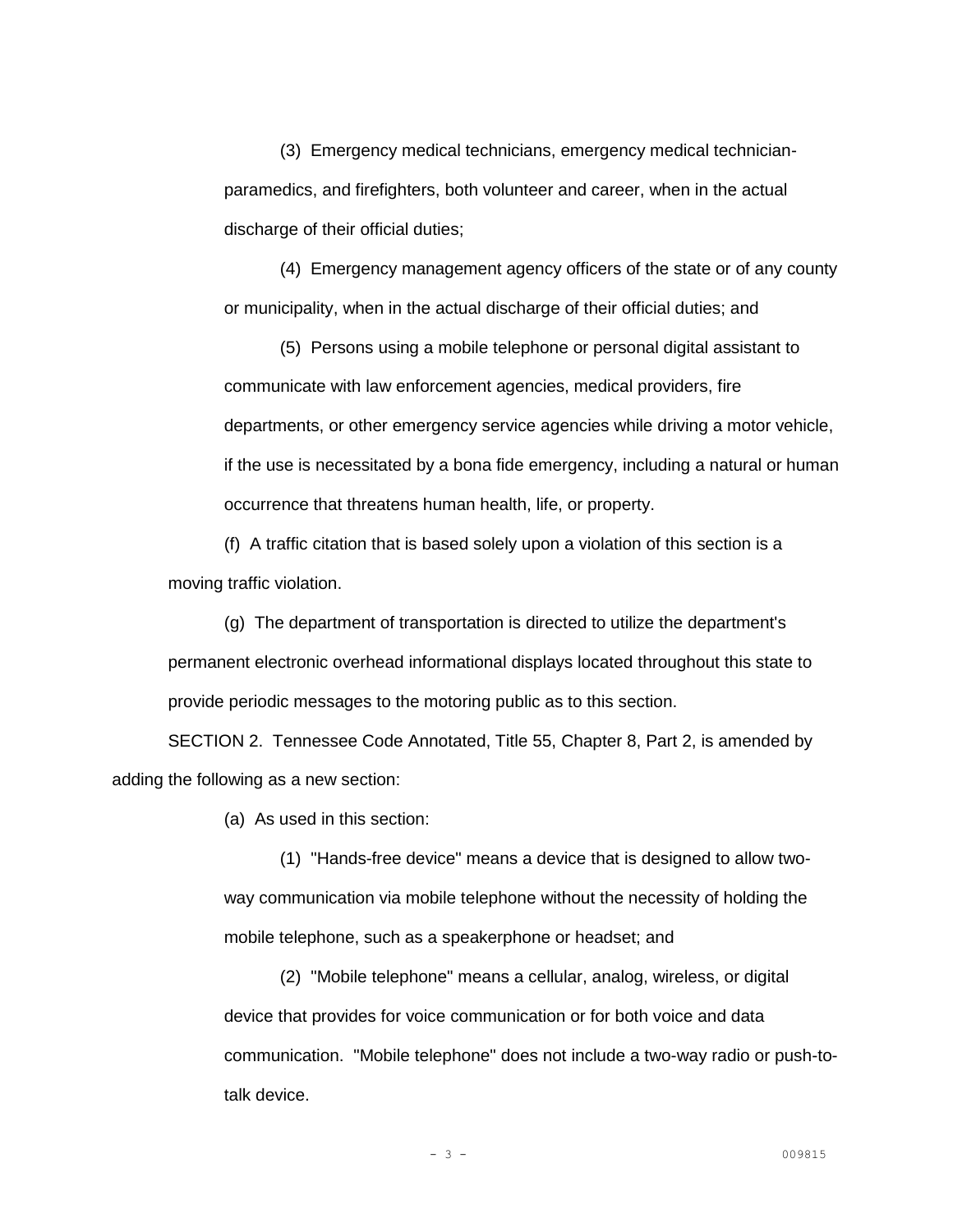(1) It is an offense for a person to knowingly operate a motor vehicle in any marked school zone in this state, when a warning flasher or flashers are in operation, and talk on a hand-held mobile telephone while the vehicle is in motion.

(2) It is an offense for a person under eighteen (18) years of age to knowingly operate a motor vehicle on any road or highway in this state and talk on a mobile telephone while the vehicle is in motion regardless of whether the telephone is equipped with a hands-free device.

(3) This section does not prohibit a person eighteen (18) years of age or older from operating a motor vehicle in any marked school zone in this state, when a warning flasher or flashers are in operation, and talking on a mobile telephone that is equipped with a hands-free device while the vehicle is in motion.

(c) This section shall not apply to the following persons:

(1) Officers of the state or of any county or municipality charged with the enforcement of the laws of the state, when in the actual discharge of their official duties;

(2) Campus police officers and public safety officers, as defined by § 49- 7-118, when in the actual discharge of their official duties;

(3) Emergency medical technicians, emergency medical technicianparamedics, and firefighters, both volunteer and career, when in the actual discharge of their official duties;

(4) Emergency management agency officers of the state or of any county or municipality, when in the actual discharge of their official duties; and

(b)